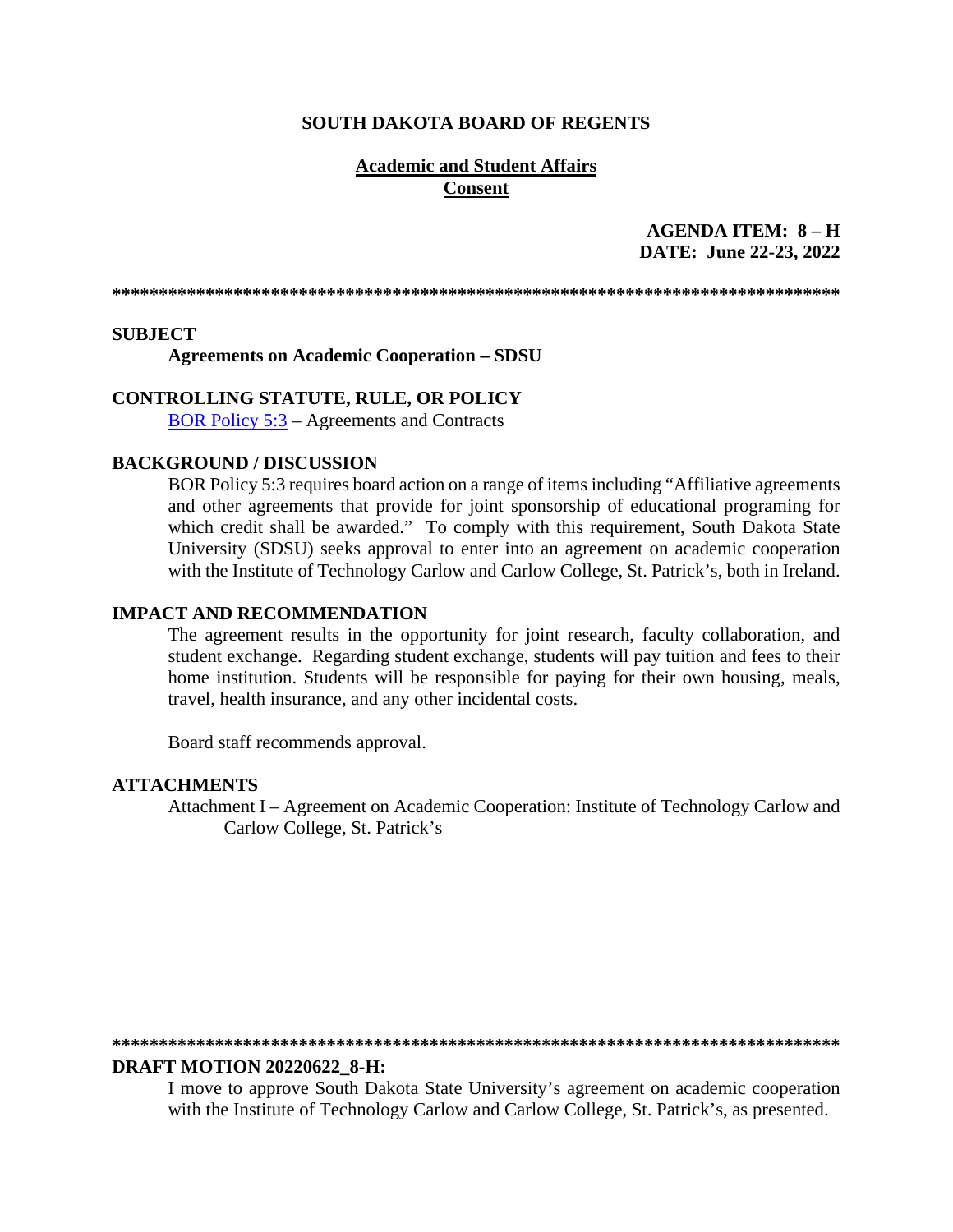

# Memorandum of Understanding Between the Institute of Technology Carlow, Carlow College, St. Patrick's and South Dakota State University

03/30/2022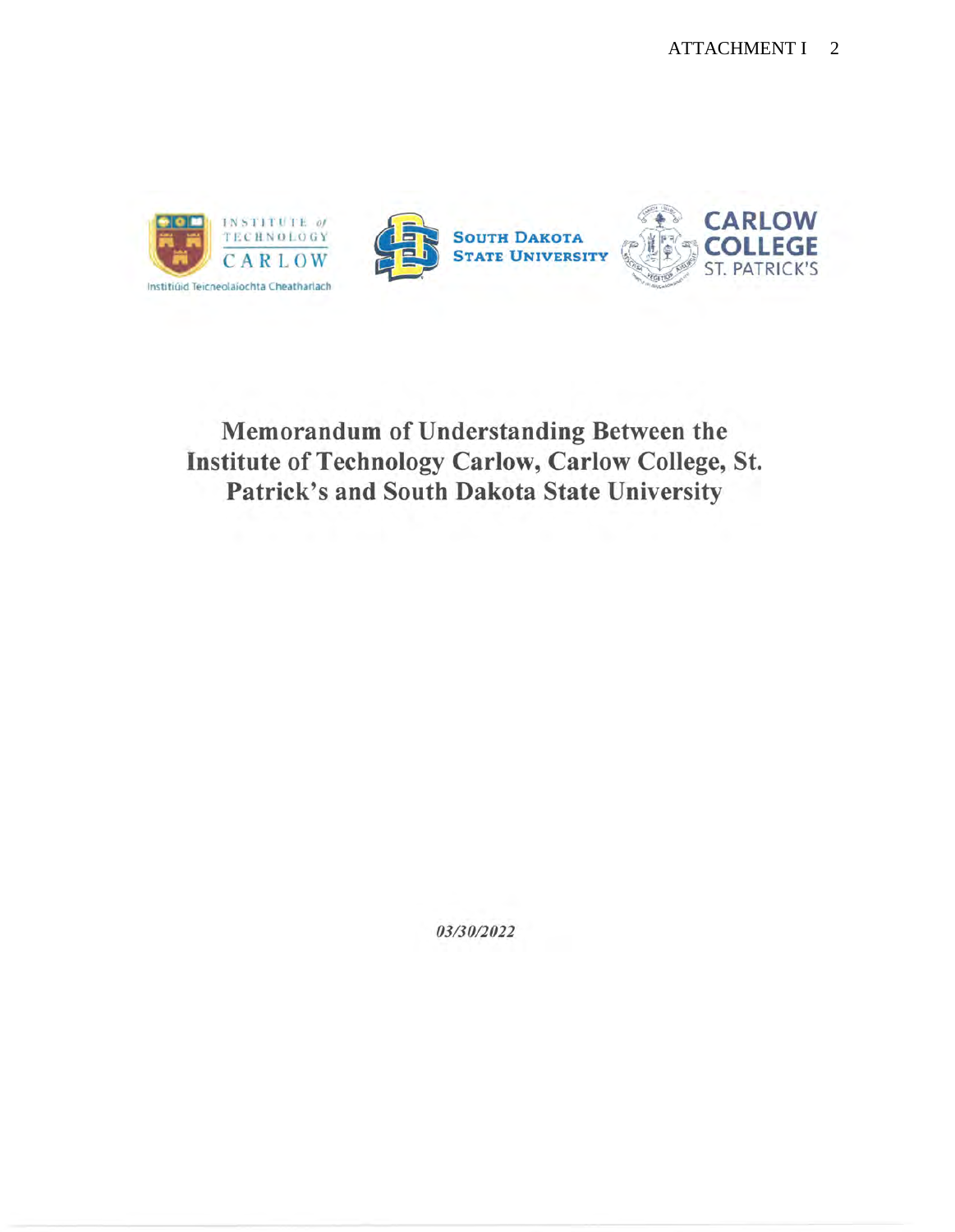# **A.PREAMBLE**

Carlow College, St. Patrick's (hereafter referred to as Carlow College), the Institute of Technology Carlow (hereafter referred to as IT Carlow) and South Dakota State University (hereafter referred to as SDSU referred to collectively as the "Institutions" and individually as the "Institution", hereby agree upon the following terms and conditions as set out in this Agreement below. The term Host Institution(s) in this agreement is the institution that is receiving a student or faculty member. The Purpose of this agreement is to enhance the educational experience and the cross-cultural understanding of faculty and students at all three Institutions.

# **B. SCOPE OF UNDERSTANDING**

The areas of cooperation include, subject to mutual consent, programmes offered at the Host Institutions as felt desirable and feasible. If an Institution wishes to modify the Agreement, it will propose changes in writing for consideration by the other parties. If all Institutions agree to the modification, a written record of such will be attached as an Addendum.

# **C. VISITING FACULTY**

In order to facilitate inter-institutional research and scholarly activity, contribute to faculty development, examine joint-research interests and enhance student education, the Institutions agree to welcome visiting faculty members and research fellows. Whilst none of the Institutions is obliged to provide financial support for such visitors, all Institutions agree to make every effort to furnish visiting faculty with access to facilities (office space, library privileges) provided that such facilities are available. If such facilities are not available, the Host Institutions must inform the Home Institution prior to agreeing to receive any visiting faculty.

## **1.0 Procedures, Compensation, Benefits and Insurance**

- 1.1 Visiting faculty candidates must be approved by departments, colleges and the Dean of Students and / or the Office of the Registrar of each of the Institutions at least three (3) months, if possible, in advance of the approved exchange.
- 1.2 The Home Institution will continue to pay the salary and benefits of its faculty member on appointment with an exchange partner.
- 1.3 If a faculty exchange, this may be concurrent or non-concurrent between the Institutions. Whether exchanges are concurrent or non-concurrent, the Institutions will endeavor to exchange faculty at the same or equivalent rank. Faculty members will retain academic rank during the period of the exchange and will be designated as "Visiting Professor," or the like, at the Host Institutions. The Institutions will agree on all work assignments in advance of the exchange.
- 1.4 Upon final approval by the Institutions, all final correspondence will be issued at least four (4) weeks before the arrival of the visiting faculty member. The final correspondence will indicate the visitor's rank, beginning and ending dates of appointment at the Host Institutions and department in which the visitor is engaged in teaching or research.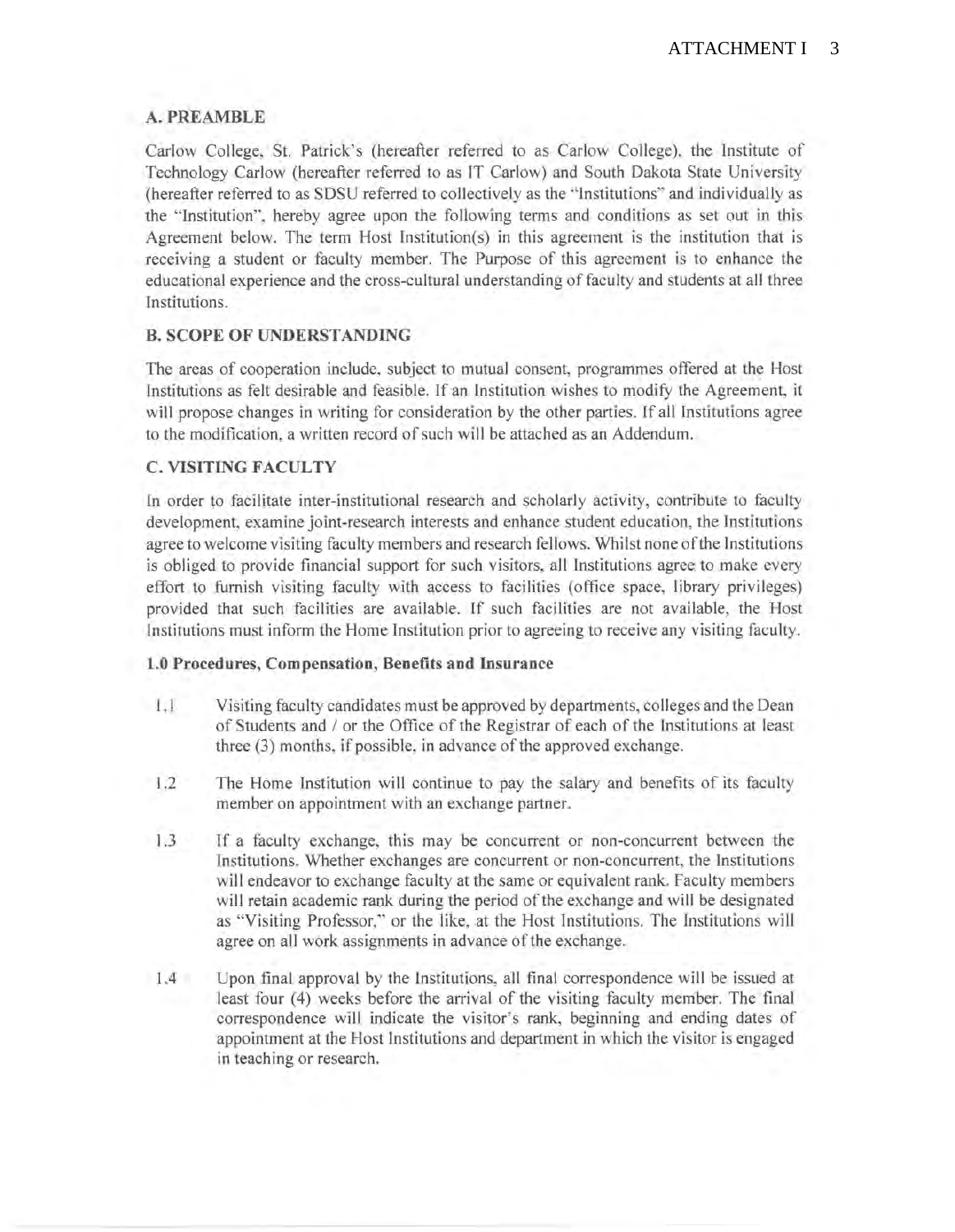- 1.5 The Institutions agree to assist with visa formalities for visiting faculty and researchers, and to assist with appropriate housing. The Host Institutions will not be responsible for the cost of meals, accommodation, medical insurance or other expenses incidental to the participant's visit.
- 1.6 The Institutions require that faculty participants will be personally responsible for acquiring health/ medical insurance for the time period of the visit/ exchange and will be asked to provide proof of adequate coverage prior to arrival at the Host Institution.

## **D. STUDY ABROAD PROGRAMME**

In order to promote and facilitate global educational and cross-cultural exchange, the Host Institutions agree to welcome students as prescribed below.

#### **1.0 Duration of Programmes**

1.1 The Host Institutions agree to host individual students for a semester / half an academic year, one (1) academic year, short-term programmes or summer programmes. The duration of the period of study for each student will be for a maximum one (1) academic year.

## **2.0 Administration**

2.1 On behalf of the Home Institution, the study abroad programme will be coordinated by the Director for Education Abroad. On behalf of Carlow College and IT Carlow the study abroad programme will be coordinated by the International Offices. The following Institution in Carlow, Carlow College, will be considered the Lead Host Institution and will take the lead in the processing of applications and communicating with both the Home Institution and study abroad student. Any changes in administration of this programme should be communicated as soon as possible to the partner Institution and added as an Addendum to this Agreement as prescribed in the "Scope of Understanding."

| Carlow College St. Patrick's       | Institute of Technology Carlow       | South Dakota State University           |
|------------------------------------|--------------------------------------|-----------------------------------------|
| PRIMARY CONTACT FOR                | PRIMARY CONTACT FOR                  | PRIMARY CONTACT FOR                     |
| <b>AGREEMENT</b>                   | <b>AGREEMENT</b>                     | <b>AGREEMENT</b>                        |
| Name: Eric Derr, Ph.D.             | Name: Donal McAlister, MBA, BSc      | Name: Sally A. Gillman, Ph.D.           |
| Title: International Officer       | Title: International Affairs Manager | Title: Director for Education Abroad    |
| Office: International Office       | Office: International Office         | Office: Office of International Affairs |
| Email: intloffice@carlowcollege.ie | Email: donal.mealister@itcarlow.ie   | Email: sally.gillman@sdstate.edu        |
| Telephone: +353-59-9153200         | Telephone: +353-59-9175207           | Telephone: +1-605-688-6094              |
| Fax:                               | Fax:                                 | Fax: $+1-605-688-6540$                  |

#### **3.0 Tuition and Academic Fees**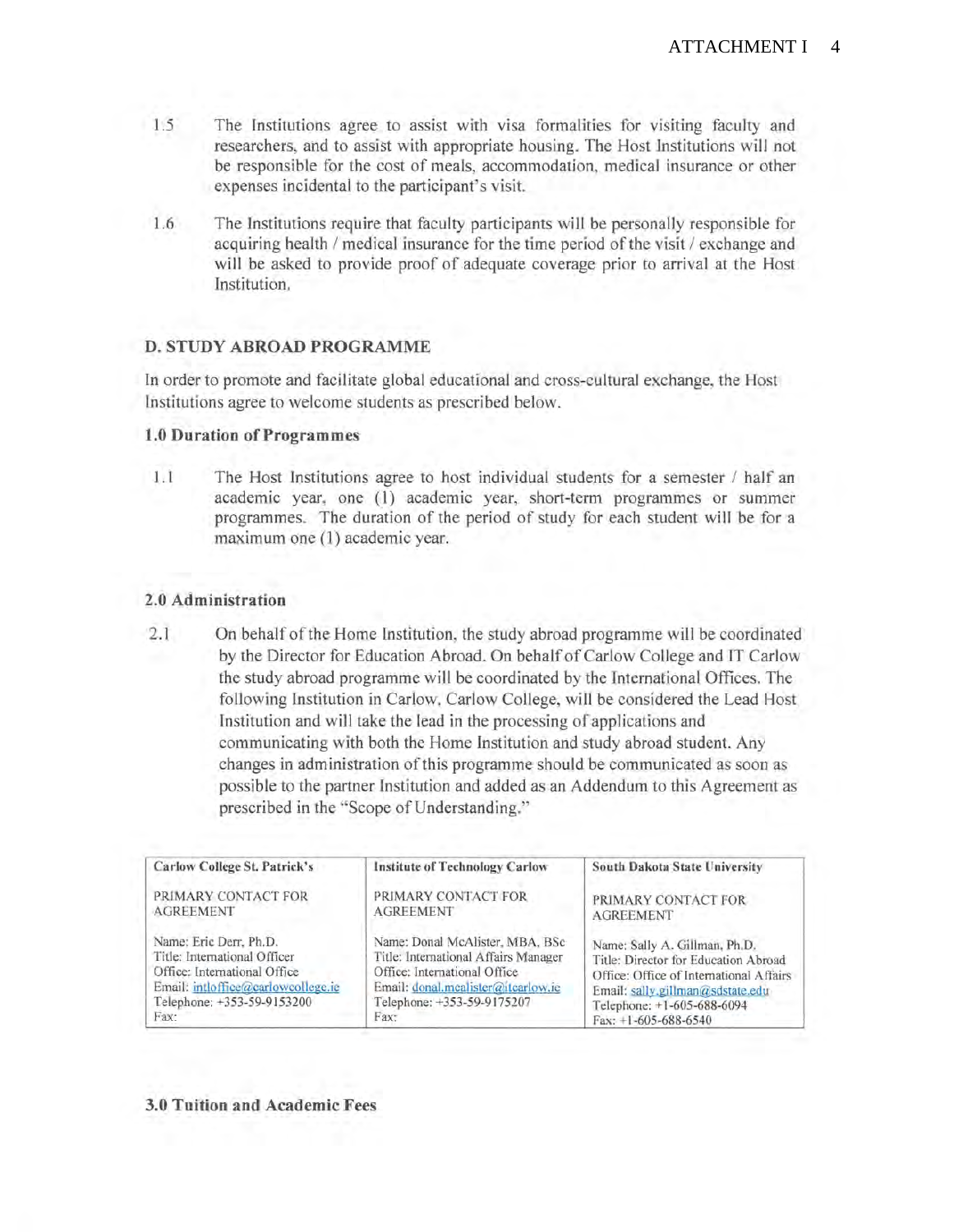3.1 SDSU students will remain registered in the placeholder, EXPL 487, at their Home Institution for the duration of their programme abroad. SDSU students will study at Carlow College and IT Carlow on the customary fee-paying protocol between the three institutions, fees will be provided annually in January to the Home Institution. Carlow College will invoice SDSU for all tuition charges. SDSU will pay Carlow College and the charges will then be added to the SDSU student's SDePay account.

## **4.0 Accommodation, housing fees and miscellaneous expenses**

- 4.1 All students enrolled on the Study Abroad Programme will reside in Lennon House, a purpose-built on-campus student accommodation facility on the campus of Carlow College. Carlow College will invoice SDSU for Carlow College room charges. If Lennon House is at capacity, the Host Institutions agree to source alternative student accommodation.
- 4.2 The payment for all travel, medical insurance, medical costs not covered by insurance, books and other educational materials, and food and subsistence costs shall be the responsibility of individual students and neither the Home Institution nor Host Institutions (unless it has agreed otherwise with a given student) shall be held liable for such charges.

## **5.0 Medical Insurance**

5.1 In accordance with the visa requirements of the Republic of Ireland, Carlow College and IT Carlow require that student participants be personally responsible for acquiring health / medical insurance for the period of their studies. Student Participants will be enrolled in the SDBOR CISI coverage and will provide proof of adequate coverage prior to arrival at the Host Institutions.

## **6.0 Selection**

- 6.1 Prospective students seeking admission to the Host Institutions under the terms of this Agreement must meet the admissions requirements of the Host Institutions, including the completion of all relevant application forms.
- 6.2 The Lead Host Institution will send to the Home Institution copies of all published admissions criteria as soon as possible after the creation of this Agreement and undertakes to advise the Home Institution of any changes to those criteria as soon as they are known and published. The Home Institution will make every effort to send to the Lead Host Institution the name(s) of their student(s), and email address, to be considered for study abroad by the stated deadline, i.e., 15 October for the Spring Term and 15 May for the Autumn Term. Admissions criteria are available through the relevant International Office of the Home Institution.
- 6.3 Upon receipt of the name and email address of the candidate(s), the Lead Host Institution will send the candidate(s) the relevant Application Form. The Host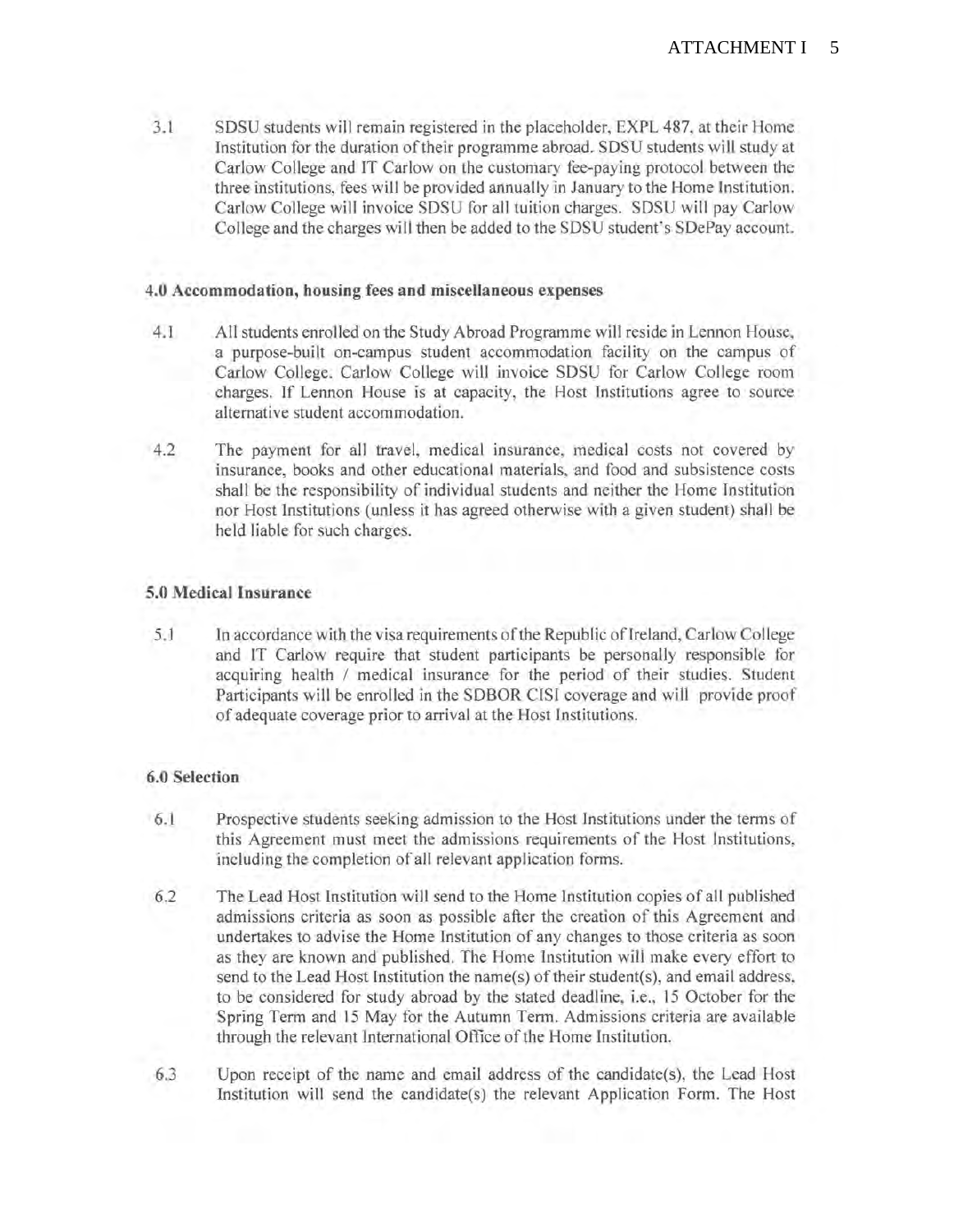Institutions may act reasonably and reject candidates after providing reasons to the Home Institution, after which further candidates may be proposed.

#### 7 **.0 Academic status**

- 7.1 Study Abroad students may apply to study from an agreed list of modules offered at the Host Institutions. However, the Host Institutions reserve the right to exclude students from restricted enrolment modules. The full list of available academic modules will be sent to the Home Institution on an annual basis.
- 7.2 All students will remain enrolled as regular degree candidates at the Home Institution and will not be enrolled as candidates for degrees at the Host Institutions unless specified added as an Addendum to this Agreement as prescribed in the "Scope of Understanding."
- 7.3 The Home Institution bears the responsibility for approving, transferring, and awarding credits towards its students' degrees. Students are expected to maintain the equivalent of a full-time course load, 25 ECTS, at the Host Institutions and the exact number and mixture of modules / courses will be determined by the student with the approval of his or her supervisors or academic advisers at both the Home Institution and the Host Institutions. Individual module selections will be submitted to the Home Institution no later than the third week of the programme.

#### **8.0 Evaluation**

- 8.1 Each of the Host Institutions will provide the Home Institution with such information on the performance of participating students within five (5) operating weeks of completing the term. This includes a transcript (or its equivalent) after the students' completion of the study abroad programme.
- 8.2 All classes and assessment at the Host Institutions shall be conducted in the medium of English.

#### **9.0 Rights and responsibilities**

- 9.1 Students participating under the terms of this Agreement shall be subject to the lawful rules, regulations, and codes of conduct of the Home and Host Institutions.
- 9.2 The Home and Host Institutions shall have the right to impose any sanction deemed appropriate up to and including termination of the students' participation in the program. Any sanction that involves termination of the study abroad programme for a student will be deemed applicable at both Host Institutions.
- 9.3 Study abroad students will have the same rights and privileges enjoyed by other students at the Host Institutions.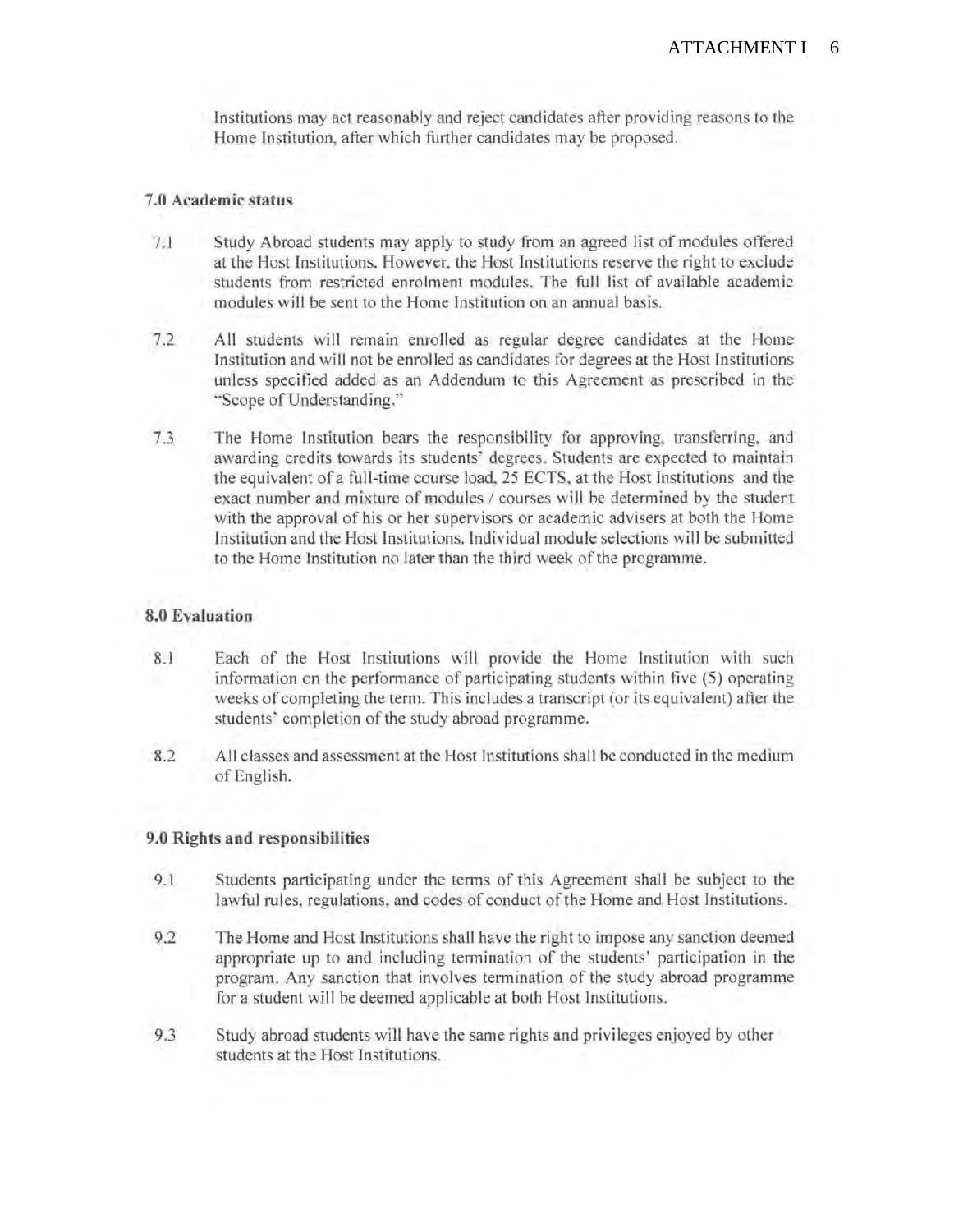## **10.0 Student services, welfare and safety**

- 10.1 The Host Institutions will designate an appropriate office to coordinate student services for study abroad students. See section 2.0. This office will provide an orientation to incoming students upon arrival. The orientation will include information on academic, cultural, health, personal safety, security and general work / welfare issues. All study abroad students studying at the Host Institutions will be entitled to the same student services enjoyed by other students at the Host Institutions.
- 10.2 The Host Institutions will assist all study abroad students in securing a Stamp 2 Visa to study in the Republic of Ireland after their arrival in Ireland. However, each participant shall be ultimately responsible for obtaining their visa, passport or other necessary documents and paying for the same, and the Institutions shall not be liable to each other or to any participant for the failure of the participant to obtain the same.

## **11.0 Liability**

- 11.1 While the Home Institution undertakes to bring to the notice of their students the rules and regulations of the Host Institutions, notwithstanding anything else in this Agreement, all Institutions acknowledge that the other is not liable for any loss, damage, cost or expense whatsoever, incurred by or attributable to any behaviour or omissions by any of the students studying abroad in accordance with this Agreement.
- 11.2 None of the parties shall be in breach of this Agreement or be liable for any failure or delay in performance of its obligations under this Agreement arising from or attributable to acts, events, omissions or accidents beyond its reasonable control, including but not limited to, strikes, lockouts or other industrial disputes (with the exception of those applying to its own workforce), failure of a utility service or transport network, epidemic/pandemic, act of God, war, riot, civil commotion, terrorist attack, nuclear, chemical or biological contamination, malicious damage, compliance with any law or governmental order, rule, regulation or direction, accident, breakdown of plant, machinery, computers or vehicles, fire, flood, storm, explosion, accidental damage or default of suppliers or subcontractors.

#### **12.0 Reporting**

12.1 In the event that a study abroad student is involved in a serious accident or other circumstance of a grave nature, or is subject to disciplinary action, the Host Institutions will, without undue delay, notify the Home Institution. If necessary, the initial notification of any such incidents or actions may be limited to a statement of the problem and a brief outline of intended plans of action. Detailed information should be forwarded to the Home Institution in a timely manner, as soon as such transmittal becomes possible.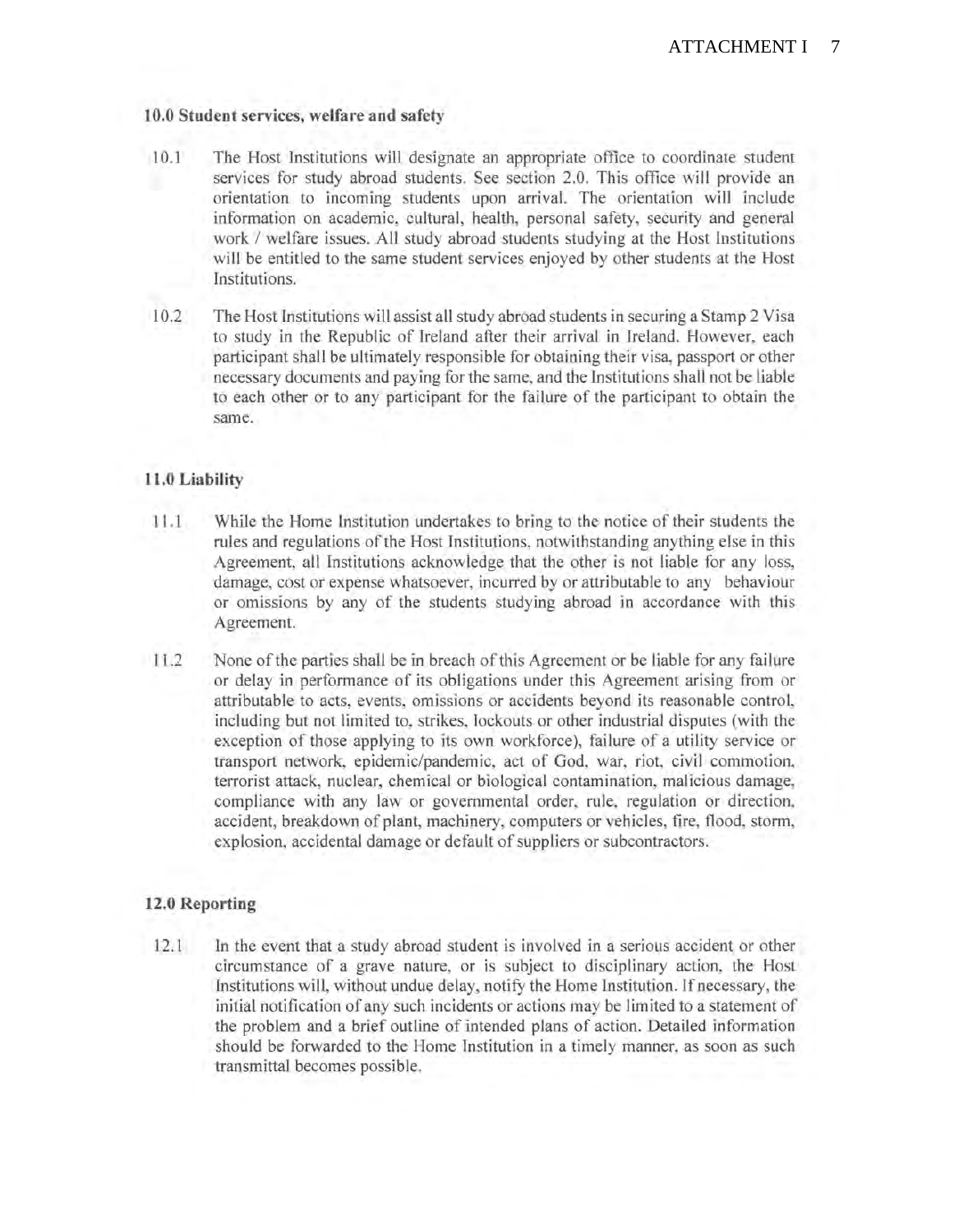## **13.0 Dependants**

13.1 For the avoidance of doubt, this Agreement applies only to study abroad students and not to any dependants including partners, spouses or children of the students.

## **14.0 Legal Indemnities and Policies**

- 14.1 Monetary Considerations
- 14.1.1 Except for reimbursement of costs articulated herein, no monetary consideration will be exchanged between the three Institutions, nor are there any indemnities, reimbursements for expenses, or sharing of fees or profits arising from the study abroad programme.
- 14.2 Equality
- 14.2.1 All Institutions subscribe to a policy of equal opportunity and will not discriminate on the basis of race, gender, age, marital or civil status, family status, ethnicity, religion, national origin, sexual orientation, membership of the Travelling community, disability, veteran status, or other status protected at law.

# **E. CHOICE OF GOVERNING LAW**

This Agreement and all related documents, and all matters arising out of or relating to this Agreement, are governed by, and construed in accordance with the laws of the United States, State of South Dakota, and the Republic of Ireland as applicable. Nothing herein shall be construed or applied to waive the sovereign immunity of the Home Institution.

If the parties are unable to reach agreement on any issue concerning this Agreement within fourteen (14) days after one party has notified the other Institutions of that issue, they will refer the matter to their respective Presidents (or equivalent rank) of the Institution, in an attempt to resolve the issue within fourteen (14) days after the referral.

## **F. TERM OF CONTRACT, MODIFICATIONS AND TERMINATION**

This Agreement shall take effect from the latest date after it has been signed by one of the three Institutions and will continue from that date for a period of five (5) years unless terminated by one of the three Institutions on six (6) months prior notice in writing. At the expiration of the agreement all terms and conditions set out heretofore will be deemed binding on all parties until such time, within the following three (3) month period, as a new agreement is signed or any one of the parties informs the other institutions that they do not wish to proceed to a new agreement.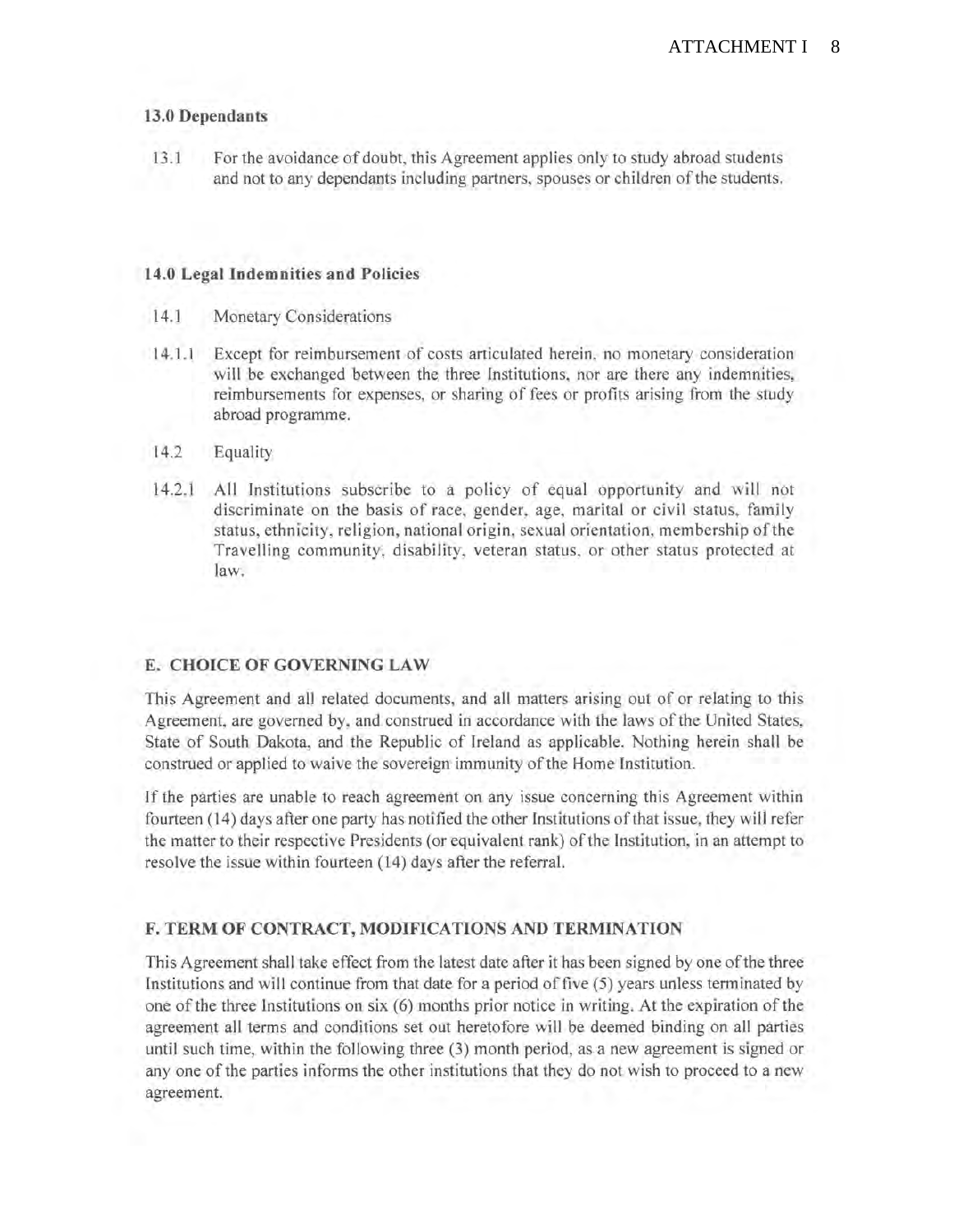- 1.0 Any modifications to this Agreement shall be communicated and negotiated via email by the offices identified in Section 2.0. Any agreed modifications or notice of termination required to be given under this Agreement, shall be in writing and shall be delivered personally, or sent by recorded delivery or by commercial courier, to each party required to receive the notice at its address as set out below:
	- (a) Carlow College, St. Patrick's, College Street, Carlow, Co. Carlow, R93 A003, Republic of Ireland
	- (b) Institute of Technology Carlow, Kilkenny Road, Carlow, Co. Carlow, R93 V960, Republic of Ireland
	- (c) South Dakota State University, 1300 North Campus Drive, SDSU Briggs Library 119, Box 2115, Brookings, SD 57007

or as otherwise specified by the relevant party by notice in writing to each of the parties and such notice shall be deemed received immediately if delivered personally or within five (5) working days if sent by recorded delivery or commercial courier.

- 2.0 Any students who have an offer to study at the Host Institutions at the date of termination may complete their courses of study and the parties shall continue to fulfil their obligations under this Agreement until all students who have an offer to study at the Host Institutions have completed their studies.
- 3.0 This agreement depends upon the continued availability of appropriated funds and expenditure authority for this purpose from the Legislature of the State of South Dakota. If for any reason the Legislature fails to appropriate or grant expenditure authority or if funds become unavailable by operation of law or federal funds reductions, this agreement will be terminated by the State. Termination for any of these reasons is not a default by the State nor does it give rise to a claim against the State.